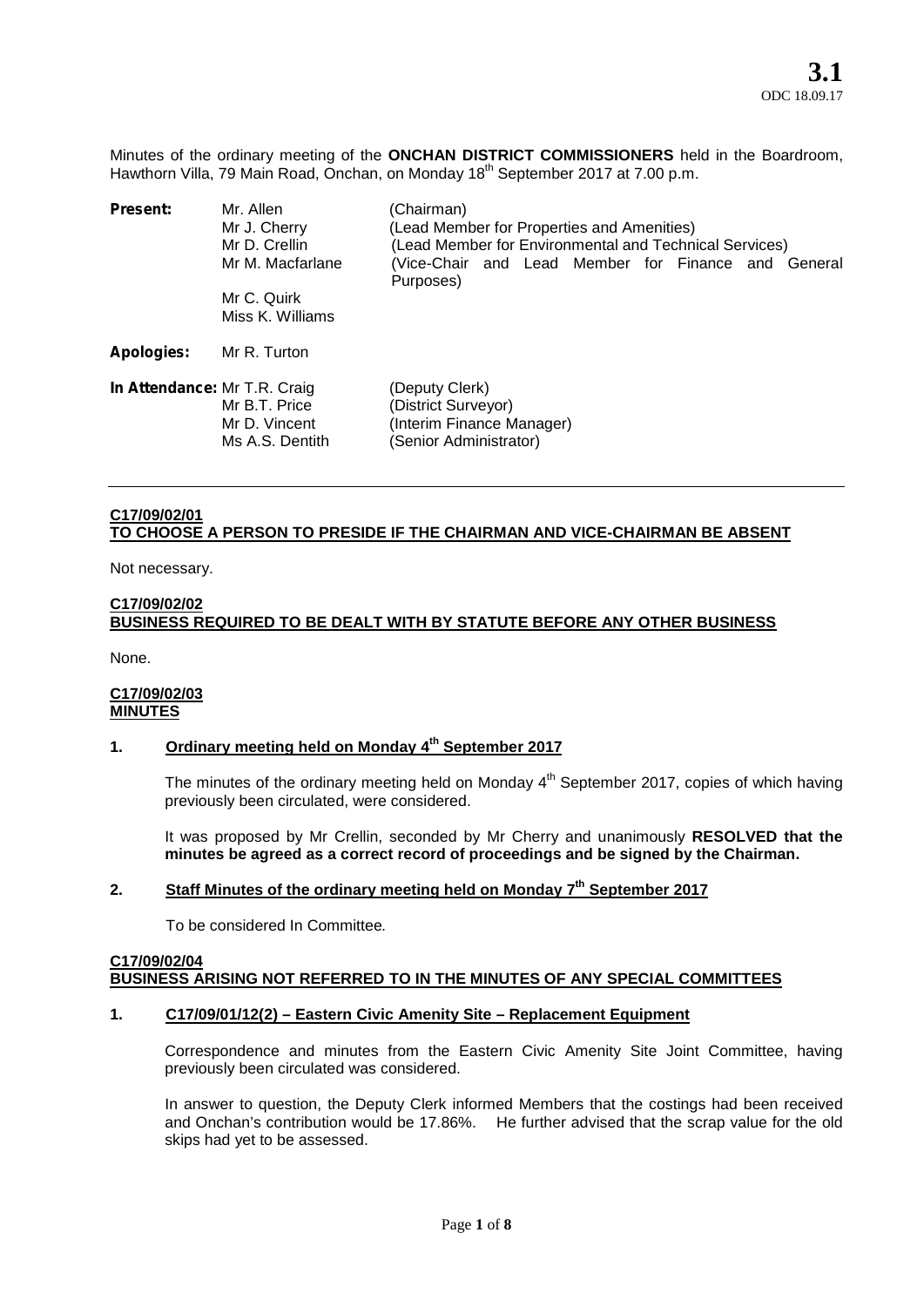It was proposed by Mr Crellin, seconded Mr Cherry, and unanimously RESOLVED **that Onchan District Commissioners agree to contribute their 17.86% share towards the overall cost of the replacement of the eight skips at the Eastern District Civic Amenity Site.**

# **2. C17/09/01/18 – Onchan Park Café**

To be considered In Committee due to commercial sensitivity.

# **C17/09/02/05 BUSINESS EXPRESSLY REQUIRED BY STATUTE TO BE DONE**

None.

## **C17/09/02/06 BUSINESS ADJOURNED FROM A PREVIOUS MEETING**

None.

#### **C17/09/02/07 PLANNING DECISIONS/COMMUNICATIONS FROM THE DEPARTMENT OF INFRASTRUCTURE PLANNING COMMITTEE**

## **1. Plans to the Board**

- **(a)** The following plans were considered by the Board.
	- (i) PA 17/00900 17 King Edward Park Proposed creation of second driveway to the property.

It was proposed by Mr Crellin, seconded by Mr Quirk, and unanimously **RESOLVED that PA 17/00900 – 17 King Edward Park be recommended for approval.**

(ii) PA 17/00910 – Former Howstrake Holiday Camp – Extend condition for a further 2 years.

The District Surveyor gave a brief explanation of the planning application and the reserved matters attached thereto, it was proposed by Mr Crellin, seconded by Mr Cherry, and unanimously **RESOLVED that PA 17/00910 – Former Howstrake Holiday Camp be recommended for approval.**

(iii) PA 17/00920 – 33 Wybourn Grove – Replacement of existing conservatory roof with tiles.

It was proposed by Mr Crellin, seconded by Mr Cherry, and unanimously **RESOLVED that PA 17/00920 – 33 Wybourn Grove be recommended for approval.**

## **2. Planning Communications**

# **(a) PA 16/00859/b – Land adjacent to Onchan School**

Correspondence received dated  $8<sup>th</sup>$  September 2017 from the Director of Planning and Building Control giving apologies for the non-consideration of the second submission from the Authority. Members wished to express thanks to the Director for their openness and honesty.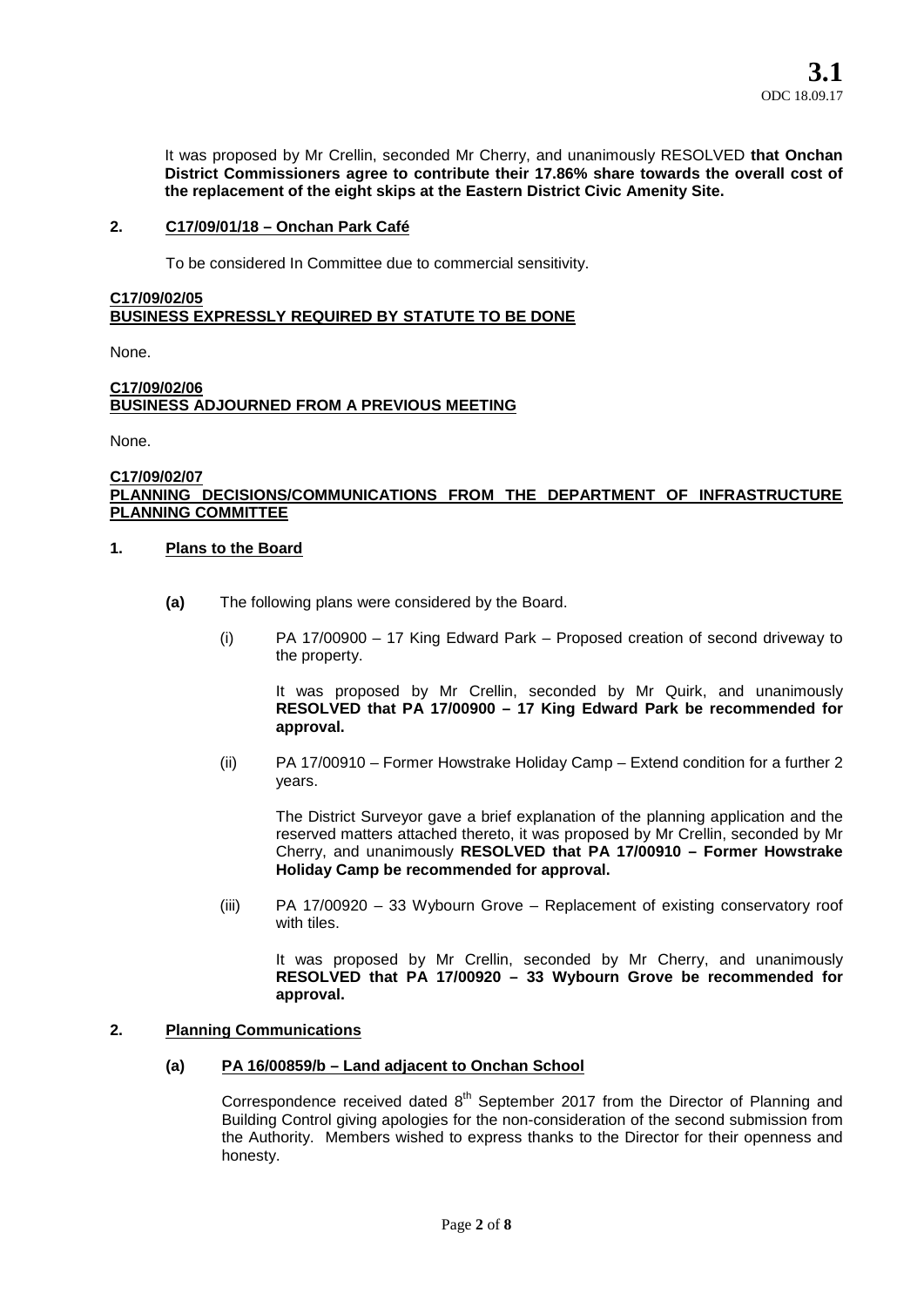Members considered and approved the Authority's statement of appeal subject to minor amendment.

The Chairman requested the District Surveyor to ensure that the appeal statement is given to the Planning Appeals Administrator before the deadline.

The Chairman informed Members that there was to be a meeting with the Director of Planning and Building Control in the Commissioners' Boardroom on Wednesday  $20<sup>th</sup>$ September 2017 at 10.00 a.m.. Members were welcome to attend if they so wish.

## **C17/09/02/08 FINANCE AND GENERAL PURPOSES**

## 1. **Rent Report**

To be considered In Committee.

## **C17/09/02/09 REPORT FROM THE CLERK OR OTHER OFFICER**

## **1. Future of Onchan Park Report**

To be considered In Committee.

#### **C17/09/02/10 LETTERS, PETITIONS, MEMORIALS AND OTHER COMMUNICATIONS**

## **1. 5 Year Service Review – Local Bus Service Provision**

Correspondence received dated 8<sup>th</sup> September 2017 from the Head of Operations, Department of Infrastructure. Public Transport, requesting views to be submitted by 10<sup>th</sup> October 2017.

A Member commented that:-

- The bus service around Onchan had not seen any improvement.
- For some estates services had been cut.
- The centre of the Village and Birch Hill appeared to be well served but this did not apply to the whole of Onchan.
- Discussion ensued with regard to buses serving Onchan to commute workers to Douglas at the start and finish of the day.

It was agreed that information be sought from the residents of the District, which could be included in the Authority's submission.

#### **C17/09/02/11 QUESTIONS**

None.

## **C17/09/02/12 MOTIONS**

None.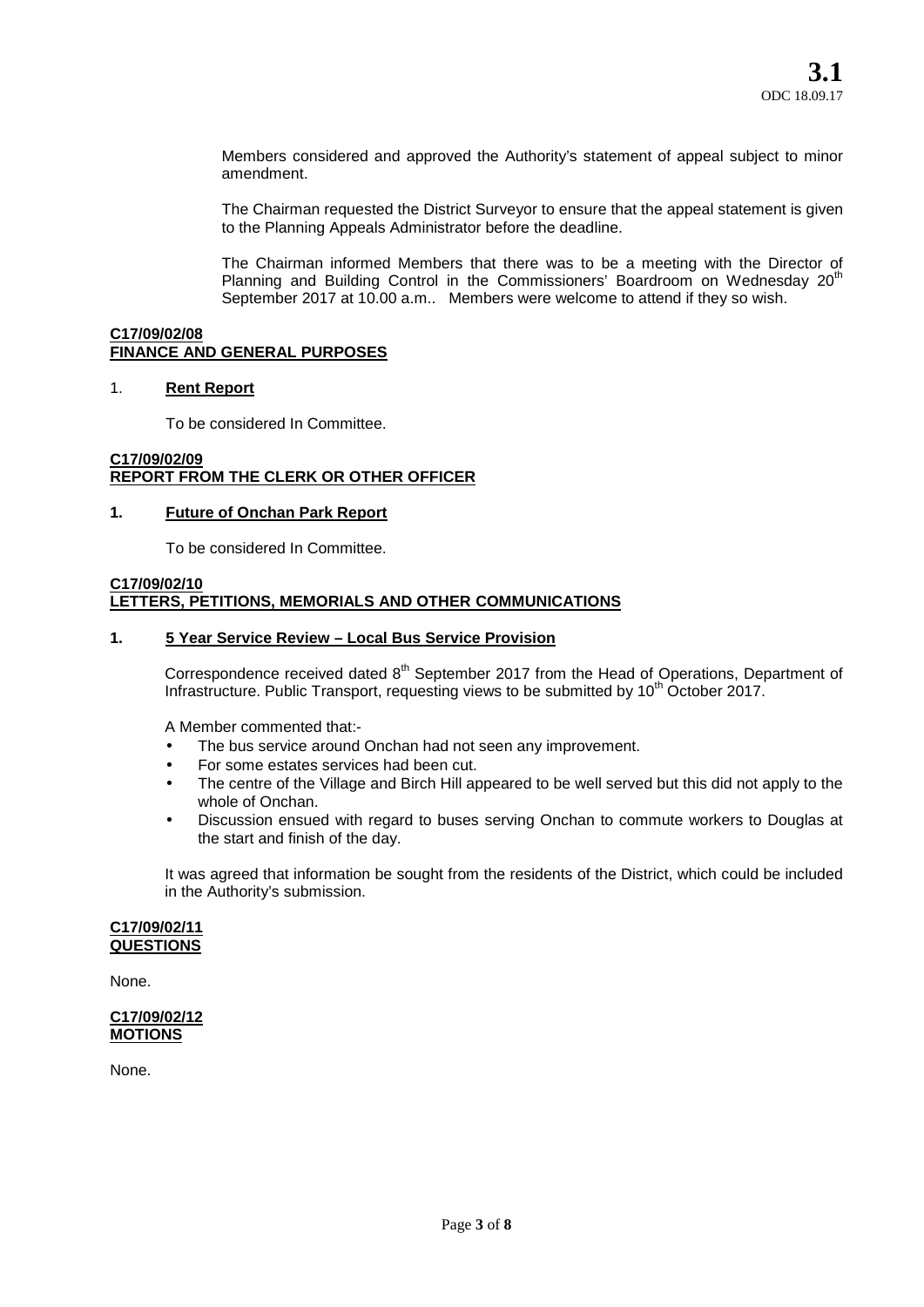# **C17/09/02/13 ENVIRONMENTAL AND TECHNICAL SERVICES MATTERS**

# **1. Street Lighting Report**

The Street Lighting Report for May, June, July and August 2017, having previously been circulated was considered.

The District Surveyor informed Members that there had been delays with two street lights on King Edward Road and parts were due for delivery.

In answer to question, the District Surveyor advised that the changeover of time clocks to the areas identified, such as bus stops, had been completed.

## **C17/09/02/14 PROPERTIES AND AMENITIES MATTERS**

## **1. Shared Housing Waiting List Eastern Region**

Correspondence received from the Department of Infrastructure Member for Housing, dated  $7<sup>th</sup>$ September 2017, together with the submission from the Lead Member for Properties and Amenities, having previously been circulated was considered.

The Vice-Chairman referred to the third paragraph of the letter from the Department of Infrastructure and disagreed with the following points<sup>[amended by ODC 02/10/17]</sup>:

- The Authority had been engaging with Braddan Parish Commissioners and the position of the Board was to see how the latest trial would work.
- The statement in the letter is that "the Department could not defer the operation of the pilot any longer". Members were not aware that the Department were waiting upon a decision The Board's understanding was that the pilot was going to become operational and that Onchan would be an observer.

The Deputy Clerk stated that the Board had always made their position very clear.

# **2. Housing Reserves**

Correspondence received dated 11<sup>th</sup> September 2017 from the Housing Business Analyst, Public Estates and Housing Division, Department of Infrastructure, having previously been circulated was considered.

The Deputy Clerk drew Members' attention to item 2, as the Department are looking to any Authority having an excess of the 7.5% allowed reserve to be off-set against the following years housing deficiency payment. This is basically the Department's view.

The Deputy Clerk commented that the Department had instructed Onchan District Commissioners to combine the income and expenditure streams for both sheltered and general housing. Any shortfall on income verses expenditure is for Elderly Persons Complexes about average for all<br>housing authorities who run sheltered housing. Only Onchan and Douglas are being made to housing authorities who run sheltered housing. fund Elderly Persons Complexes' shortfall from general housing income. This removes investment and maintenance finance from general housing.

The Chairman requested that the matter be raised at the forthcoming MHKs meeting with the Board.

# **3. Joint Housing Managers Meeting**

To be considered In Committee.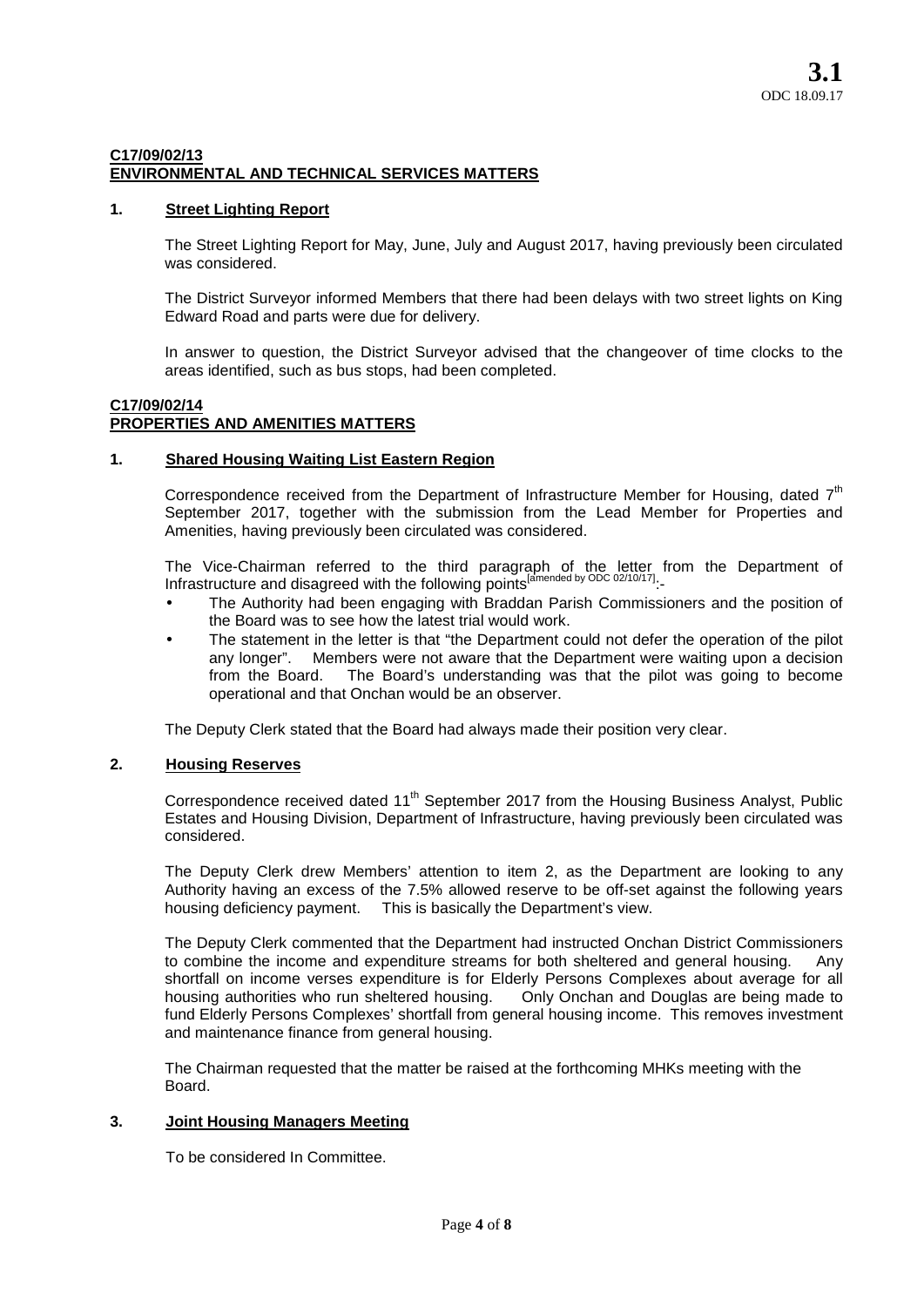# **4. Commissioners' Surgery**

To be considered In Committee.

## **5. Onchan Football Club**

To be considered In Committee.

# **C17/09/02/15 CHAIRMAN'S ANNOUNCEMENTS**

## **1. Attendances**

5 th September – Commissioners' Surgery 7 th September – Prize Presentation, Onchan Library 12<sup>th</sup> September – Centenary Park, Memorial Wood, Opening Ceremony 17<sup>th</sup> September – Onchan District Commissioners Civic Sunday o Thank you to all officers and staff in their assistance

# **2. Dates for the Diary**

 $20<sup>th</sup>$  September - Director of Planning at 10.00 a.m. 20<sup>th</sup> September – Ashley Park Community Engagement at 6.30 p.m.  $25<sup>th</sup>$  September – Quarterly MHKs meeting. – 7.00 p.m.

Joint Board Meeting with Braddan Parish Commissioners to be rearranged.

## **C17/09/02/16 ANY OTHER BUSINESS**

# **1. Rally IOM**

After a brief discussion, the Deputy Clerk was requested to write to IOM Rally and the Police regarding the traffic congestion affecting Onchan, so that in future years these problems could be addressed to alleviate the inconvenience to the public.

#### **C17/09/02/17 MINUTES**

# **1. Staff Minutes of the ordinary meeting held on Thursday 7th September 2017**

The following matter was considered *In Committee* and transferred to the public domain.

The staff minutes of the ordinary meeting held on Thursday  $7<sup>th</sup>$  September 2017, copies of which having previously been circulated, were considered.

It was proposed by Mr Macfarlane, seconded by Mr Quirk and unanimously **RESOLVED that the minutes be agreed as a correct record of proceedings and be signed by the Chairman.**

## **C17/09/02/18 BUSINESS ARISING NOT REFERRED TO IN THE MINUTES OF ANY SPECIAL COMMITTEES**

## **1. C17/09/01/18 – Onchan Park Café**

The following matter was considered *In Committee* and transferred to the public domain.

Email correspondence dated 18<sup>th</sup> September 2017 from the Director of Onchan Park Café Ltd, having been circulated was considered.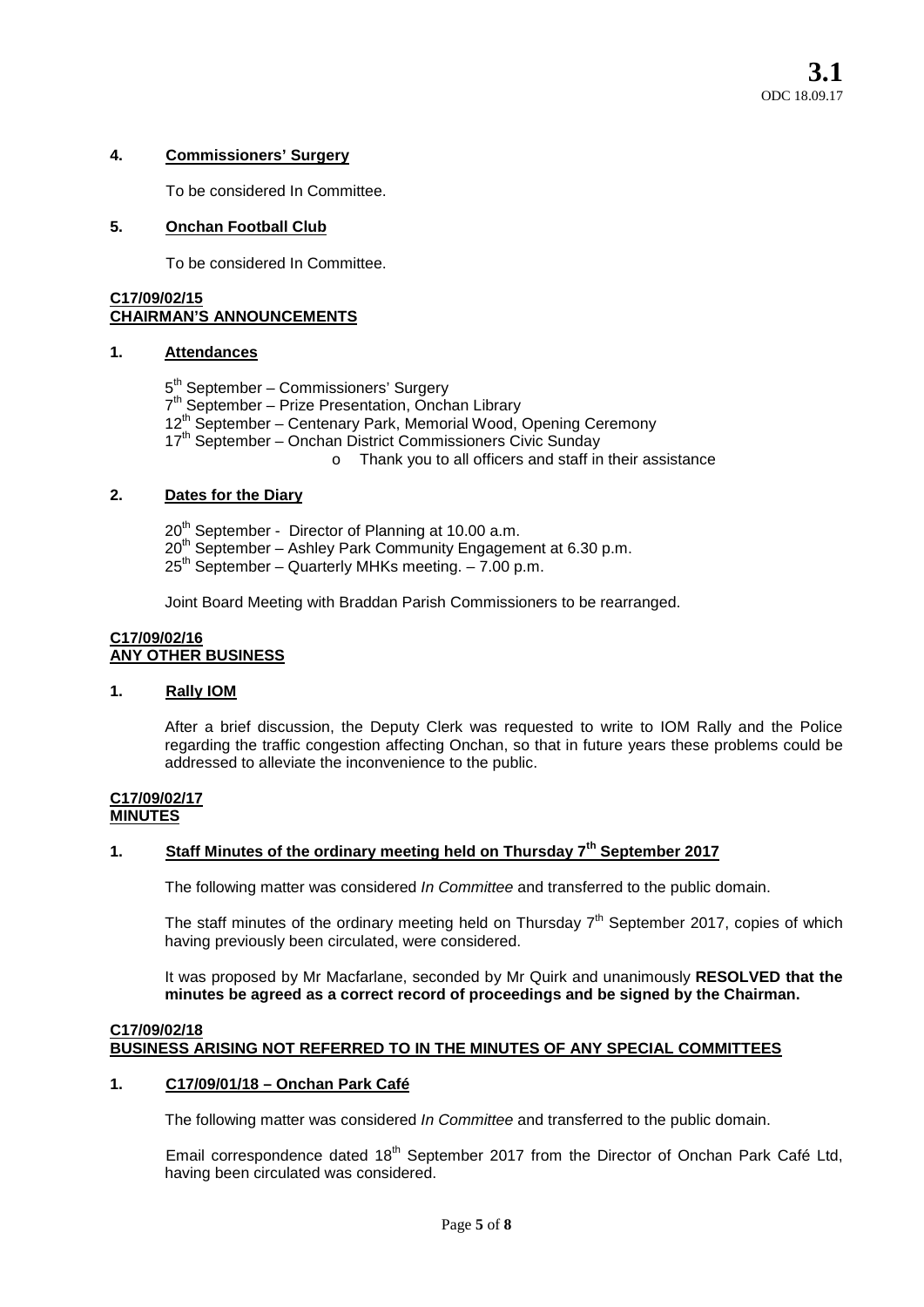The Deputy Clerk was asked to respond to the Directors of Onchan Park Café Ltd to advise that the four suggestions had been given due consideration, and the Board were only mindful of supporting the Santa's Grotto.

# **C17/09/02/19 FINANCE AND GENERAL PURPOSES**

# 1. **Rent Report**

The following matter was considered *In Committee* and transferred to the public domain.

The report of the Interim Finance Manager dated  $13<sup>th</sup>$  September 2017, having previously been circulated was considered.

The Interim Finance Manager advised:-

- There is an increase in rent arrears due to a large number of tenants on Notice to Quit who have paid no or very little rent.
	- o As a result 8 defaulters had been referred to the Advocates with a view to proceeding to court.
- Those properties who are not under Notice to Quit actually shows a decrease in arrears as they are engaging with the Finance Team.

The Chairman was concerned that the graph shows a year on year increase. The Interim Finance Manager advised that there were controls in place with early engagement.

The Deputy Clerk advised that the Interim Finance Manager and staff engage with all defaulters on a regular basis. The 8 defaulters referred to Court are long standing arrears cases which had exhausted all intervention possibilities. He confirmed that there was a process in place, displayed in the reception area, detailed within the tenants handbook and in their 'welcome packs'.

# **C17/09/02/20 REPORT FROM THE CLERK OR OTHER OFFICER**

## **1. Future of Onchan Park Report**

The following matter was considered *In Committee* and transferred to the public domain.

The report having previously been circulated, was considered.

After discussion, it was unanimously agreed that the following items be investigated for inclusion in the budget considerations for the next financial year:-

- Replacement Crazy Golf Course
- Lift for Views Restaurant
- Advertising and Marketing for Onchan Park
- Kiddi Car replacement and extension to the track.

Members agreed that the Future of Onchan Park Report should be used as a working document.

After a brief discussion, the Chairman requested that the renewal for the lease of Onchan Raceway and licence of Onchan AFC be included on the agenda for the next meeting of the Board.

In answer to comment, the Deputy Clerk stated that the Future of Onchan Park Report was a report to the Commissioners and not by the Commissioners. No decisions had been made, and the Board had not had sight of the report before disclosure in the public domain. Liability of the Authority for any perceived loss through a newspaper reporter's interpretation would be difficult to prove by a claimant.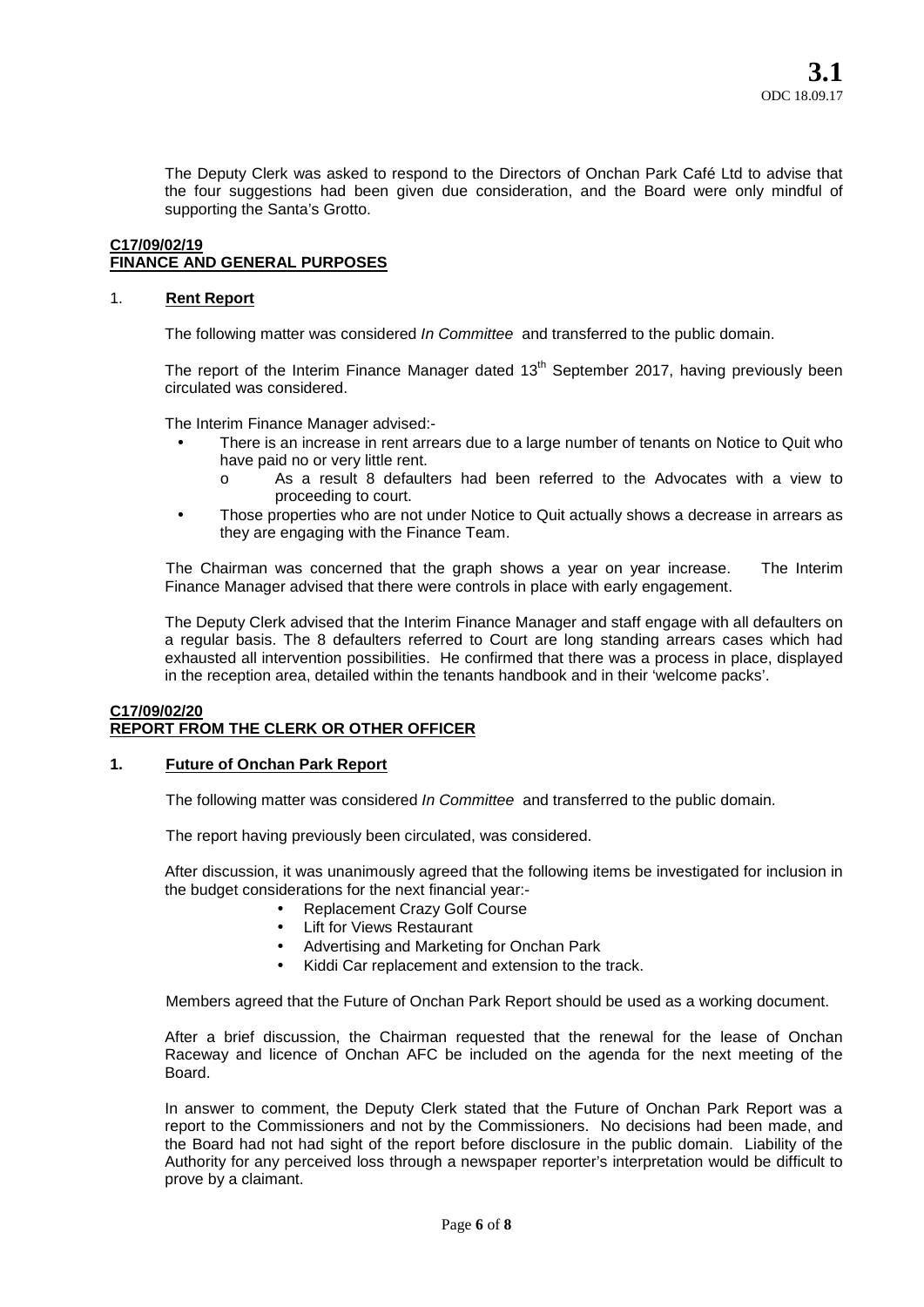## **C17/09/02/20 PROPERTIES AND AMENITIES MATTERS**

# **1. Joint Housing Managers Meeting**

The following matter was considered *In Committee* and transferred to the public domain.

The Deputy Clerk gave a resume of matters discussed at the Joint Housing Managers Meeting held on  $12^{th}$  September 2017. The main topic of the meeting was finance matters regarding the allowances and deficiency payments as to how social housing would be funded in the future. The Deputy Clerk felt confident that Onchan District Commissioners can demonstrate it provides an excellent service for the money that is being expended.

## **2. Commissioners' Surgery**

The following matter was considered *In Committee* and transferred to the public domain.

**(a) 01/46 –** Copy correspondence having been circulated was considered. Members were advised that, to date, no access to the property had been granted to carry out a maintenance inspection. Further, that the additional information requested had not yet been received.

## **3. Onchan Football Club**

The following matter was considered *In Committee* and transferred to the public domain.

After discussion, it was unanimously agreed that the 10 days available within the lease of Nivison Stadium for use by Onchan District Commissioners is solely for one off community events and that the status quo will remain.

# **C17/09/02/22 ANY OTHER BUSINESS**

## **1. Housing Transfer Allocation**

The following matter was considered *In Committee* and transferred to the public domain.

It was proposed by Mr Cherry, seconded by Miss Williams and unanimously **RESOLVED that the tenancy of 13/24 be offered to transfer applicant TG 415.**

## **2. Kenyons Café – The Hub**

The following matter was considered *In Committee* and transferred to the public domain.

## *Mr Macfarlane declared an interest.*

Correspondence received 18<sup>th</sup> September 2017 from the Trustees of Kenyon's Café. After discussion it was agreed that the Deputy Clerk would respond to the queries as follows:-

- Clarify the notice period for termination of the licence by either party;
- Public Liability Insurance would be required for the element of the business relating to the licensee;
- Insurance for goods and chattels would be required by the licensee;
- Nuisance the liability falls with the licensee within the premises. Once users have left the premises this would become a police matter; and
- Fire Certificate advise of the breakdown in numbers for the premises.